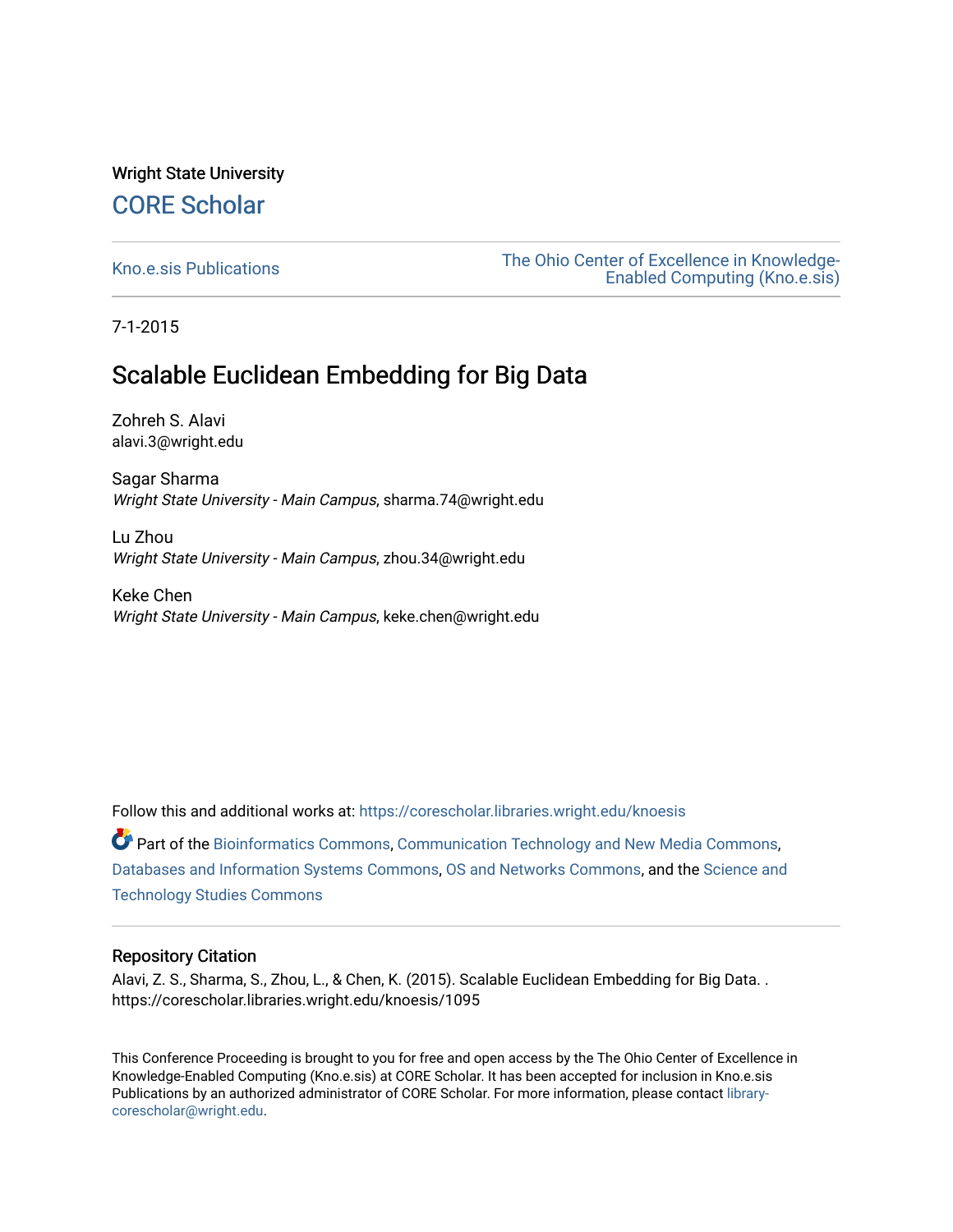# **Scalable Euclidean Embedding for Big Data**

Zohreh Alavi, Sagar Sharma, Lu Zhou, Keke Chen *Data Intensive Analysis and Computing (DIAC) Lab, Kno.e.sis Center Department of Computer Science and Engineering Wright State University, Dayton, OH* {*alavi.3, sharma.74, zhou.34, keke.chen*}*@wright.edu*

*Abstract***—Euclidean embedding algorithms transform data defined in an arbitrary metric space to the Euclidean space, which is critical to many visualization techniques. At big-data scale, these algorithms need to be scalable to massive dataparallel infrastructures. Designing such scalable algorithms and understanding the factors affecting the algorithms are important research problems for visually analyzing big data. We propose a framework that extends the existing Euclidean embedding algorithms to scalable ones. Specifically, it decomposes an existing algorithm into naturally parallel components and non-parallelizable components. Then, data parallel implementations such as MapReduce and data reduction techniques are applied to the two categories of components, respectively. We show that this can be possibly done for a collection of embedding algorithms. Extensive experiments are conducted to understand the important factors in these scalable algorithms: scalability, time cost, and the effect of data reduction to result quality. The result on sample algorithms: FastMap-MR and LMDS-MR shows that with the proposed approach the derived algorithms can preserve result quality well, while achieving desirable scalability.**

#### I. INTRODUCTION.

Thanks to a wide range of high-throughput sensors and the advancement in communication technology, there has been an explosive growth in the data generated from online applications, cyber-physical applications, and simulations. It is well perceived that the value of big data lies in the understanding of the data, for which many have believed that visual analytics is one of the most effective approaches [\[10\]](#page-8-0). Visual analytics is particularly useful at the beginning stage of data analysis when analysts have few clues about the data. Combined with automated algorithms, visual exploration can help users filter data, organize data, capture unique patterns, and understand patterns in big data.

However, the scale of data adds several unique challenges to visual exploratory data analysis, one of which is Euclidean embedding [\[5\]](#page-8-1) that maps the data defined with a certain non-Euclidean metric to the Euclidean space while preserving the relative distance values defined with the original metric. This step is necessary for visualization as human visual perception is more sensitive to Euclidean distance. For example, we can visually detect dense point clouds and understand how they form clusters, where similar objects are placed closer to each other in the Euclidean space than non-similar ones. Well-known examples of non-Euclidean metrics include angular distance derived from cosine similarity for information retrieval, and Hamming distance (and edit distance) for strings or DNA sequence data. Note that Euclidean embedding should not be misunderstood as dimensionality reduction [\[1\]](#page-8-2), although it can be used for dimensionality reduction if the original metric space is also Euclidean.

Most existing techniques for Euclidean embedding (e.g., multidimensional scaling (MDS) [\[5\]](#page-8-1)) were designed without big data in mind, often in non-linear time (e.g.,  $O(N^3)$ ) and space (e.g.,  $O(N^2)$ ) complexity for single-machine processing. However, at the big data scale, scalable algorithms have to be exploited to utilize massive data-parallel infrastructures such as Hadoop/MapReduce [\[7\]](#page-8-3). Meanwhile, when the new algorithms are capable to handle data at scale, it is also critical to preserve the quality of embedding. To our knowledge, Euclidean embedding at the big data scale has not been fully studied yet.

**Scope of Research and Our Contributions.** Our strategy is to combine data reduction and parallel processing techniques to extend existing algorithms to scalable ones. Specifically, this approach examines an existing embedding algorithm to identify the naturally parallel components and non-parallelizable components. The naturally parallel components can be cast to any existing parallel processing platform such as MapReduce [\[7\]](#page-8-3), while we apply the data reduction techniques (e.g., sampling) to handle the nonparallelizable components. In studying this approach, we try to answer several questions. (1) What kind of algorithms can be efficiently transformed with the proposed approach? (2) While the scalability is the major target, how is the quality of embedding preserved, especially when data reduction is applied?

Our study has several major contributions.

- We use a divide-and-conquer approach to decomposing Euclidean embedding algorithms and scaling up them with a combination of data reduction and parallel processing techniques.
- We show that it can be effectively applied to several algorithms such as FastMap [\[8\]](#page-8-4) and Landmark MDS [\[6\]](#page-8-5). The scalable solutions can be conveniently implemented with popular platforms such as MapReduce.
- We have thoroughly studied two intricately related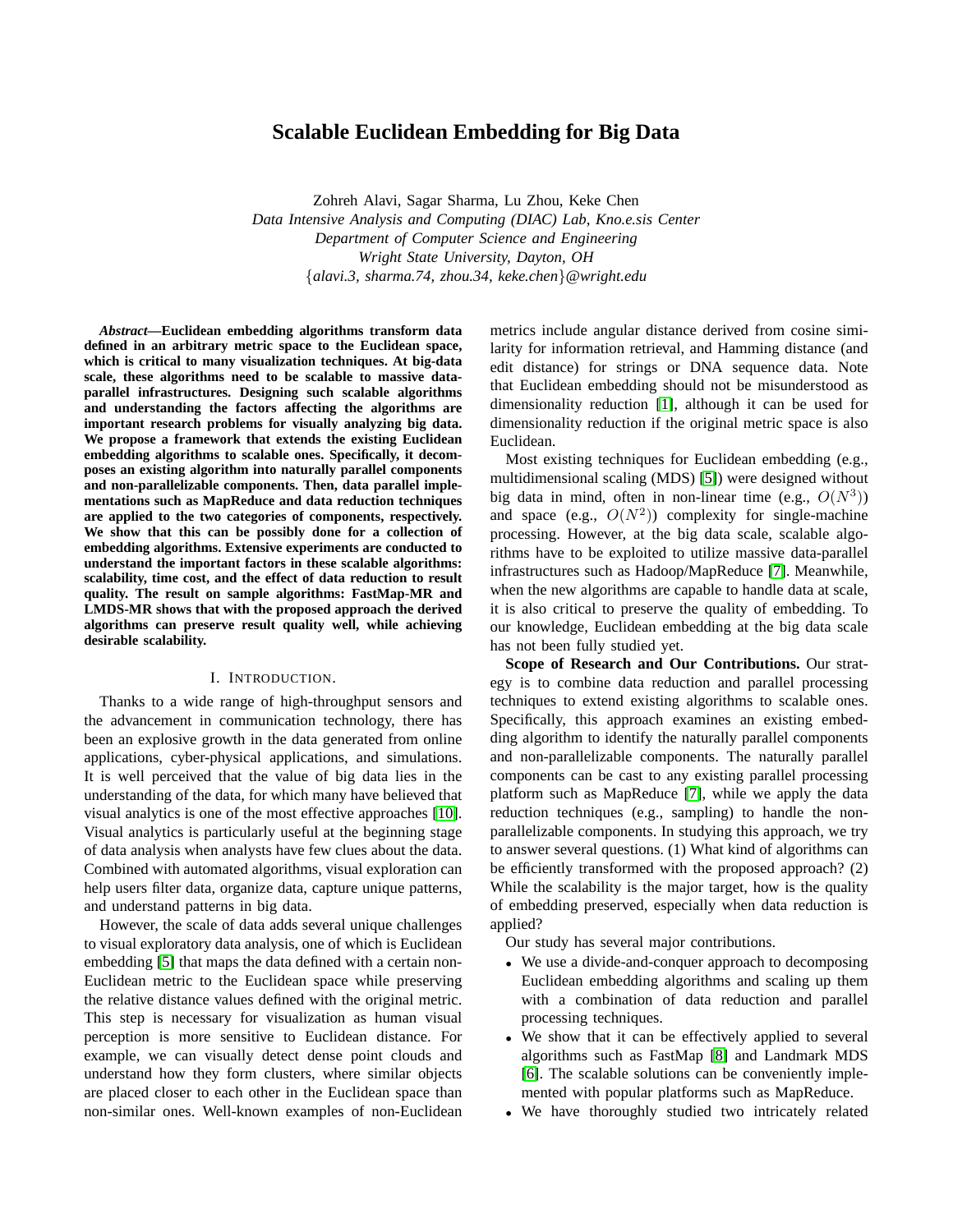factors: scalability and result quality with experiments on real datasets.

The whole paper is organized as follows. Section [II](#page-2-0) gives the notations and definitions of the problem. Section [III](#page-2-1) presents the approach to decomposing an embedding algorithm and extending it with data reduction and parallel processing techniques. This approach is instantiated with the FastMap-MR and LMDS-MR algorithms. Section [IV](#page-5-0) studies the scalability and the effect of data reduction on the sample algorithms with extensive experiments.

## II. PRELIMINARY.

#### <span id="page-2-0"></span>*A. notations and defintions*

We assume that a dataset contains  $N$  objects, denoted as the set  $V$ . With a given metric definition (Euclidean or non-Euclidean) on the  $N$  objects, the task is to find another set of N points in the Euclidean space,  $V'_{k \times N}$ , whose pairwise Euclidean distances approximately match the distances defined by the original metric. This problem is called multidimensional scaling (MDS) or Euclidean embedding. Note that V may or may not be a multidimensional-vector set. If the original metric is Euclidean distance on multidimensional space, V consists of a set of multidimensional vectors and Euclidean embedding can be also used to reduce the dimensionality of the dataset  $V$ . As dimensionality reduction is another big topic itself, our study applies mainly to non-Euclidean original metrics.

#### *B. classical MDS*

In this section, we briefly review classical MDS(cMDS) and some other related approaches. Algorithm [1](#page-2-2) gives the details of the cMDS algorithm, which is a two-stage procedure [\[2\]](#page-8-6). Assume the pairwise distance matrix D from the  $N$  objects in the original metric space is given. The first stage converts the matrix  $D$  to the Gram matrix  $B$ , which is the multiplication of some matrix  $W_{k \times N}$  and its transpose, i.e.,  $B = W<sup>T</sup>W$ . The idea is simple: once the matrix  $B$  is found, the columns of  $W$  are the vectors in the Euclidean space, whose pairwise Euclidean distances reconstructs the  $D$  matrix. It is easy to find  $W$  from  $B$  by using eigen-decomposition. The transformation  $B = -\frac{1}{2}$  $\frac{1}{2}HDH$ 

<span id="page-2-2"></span>

| <b>Algorithm 1 cMDS</b>                                                                                                                                                                                                            |
|------------------------------------------------------------------------------------------------------------------------------------------------------------------------------------------------------------------------------------|
| <b>Input:</b> $D, k(k < N)$                                                                                                                                                                                                        |
| Set $B = -\frac{1}{2} HDH$ , where $H = I - \frac{1}{n} 11^T$ is the centering matrix<br>Compute the decomposition of $B : B = U\Lambda U^T$<br>Form $\Lambda_{+}$ by keeping the top k eigenvalues of $\Lambda$ and setting other |
| eigenvalues to 0.<br>Return $X = \Lambda_+^{1/2} U^T$                                                                                                                                                                              |

is called double-centering, which transforms the distance matrix to a Gram matrix. This original MDS algorithm is not appropriate for large scale applications because they require the entire  $N \times N$  distance matrix to be stored in memory

and has  $O(N^2)$  complexity in generating B and  $O(N^3)$  in conducting eigen-decomposition.

Several approximations to classical MDS have been proposed for larger scale data, such as FastMap [\[8\]](#page-8-4) and Landmark MDS (LMDS) [\[6\]](#page-8-5). Since these algorithms were designed for "large data" defined more than a decade ago, it remains unclear whether they can be cast to massive-scale parallel processing infrastructures and whether the result accuracy can be preserved at the big-data scale.

## *C. Massive data parallel processing*

Since the size of big data is evolving, it demands that the corresponding algorithms effectively utilize massively parallel processing infrastructures to adapt to the future growth of data scale. Recently, a few approaches have been developed for parallel processing of very large datasets with many shared-nothing commodity servers, such as Hadoop/MapReduce (hadoop.apache.org), and Spark (spark.apache.org). These approaches allow developers to develop efficient parallel and distributed applications that can easily scale up to many machines.

In this paper, for convenience we will use MapReduce to formulate the parallelized algorithms. However, any parallel processing platform can be applied to implement the derived scalable algorithms. A MapReduce program has two major functions: Map and Reduce. Map is used for naturally parallel tasks, which in our context applies to every record in the dataset. Reduce functions are often aggregate functions summarizing the Map functions' outputs.

#### <span id="page-2-1"></span>III. SCALABLE EUCLIDEAN EMBEDDING FOR BIG DATA

In this section we propose a simple approach to decompose and extend an existing Euclidean embedding algorithm to generate a scalable version. We choose FastMap and Landmark MDS to show how we can apply this approach to convert an existing Euclidean embedding algorithm to a bigdata-ready one. The discussion will also be extended to the major classes of existing Euclidean embedding algorithms to show the broader applicability of this approach.

## *A. A Framework Extending Embedding Algorithms for Big Data.*

A traditional method to develop parallel matrix-based algorithms for the high-performance computing (HPC) environment is to replace the matrix operations, such as matrix addition and multiplication, with the parallel versions. However, big data raises special challenges in parallel processing. Specifically, it's impractical to have a dense matrix of  $O(N^2)$  physically stored and processed with parallel matrix operations that still have overall computation and node-node communication complexity non-linear to N.

In this study, we employ a simpler decomposition approach to transform the existing algorithms for big data. The basic idea is to decompose the algorithm into two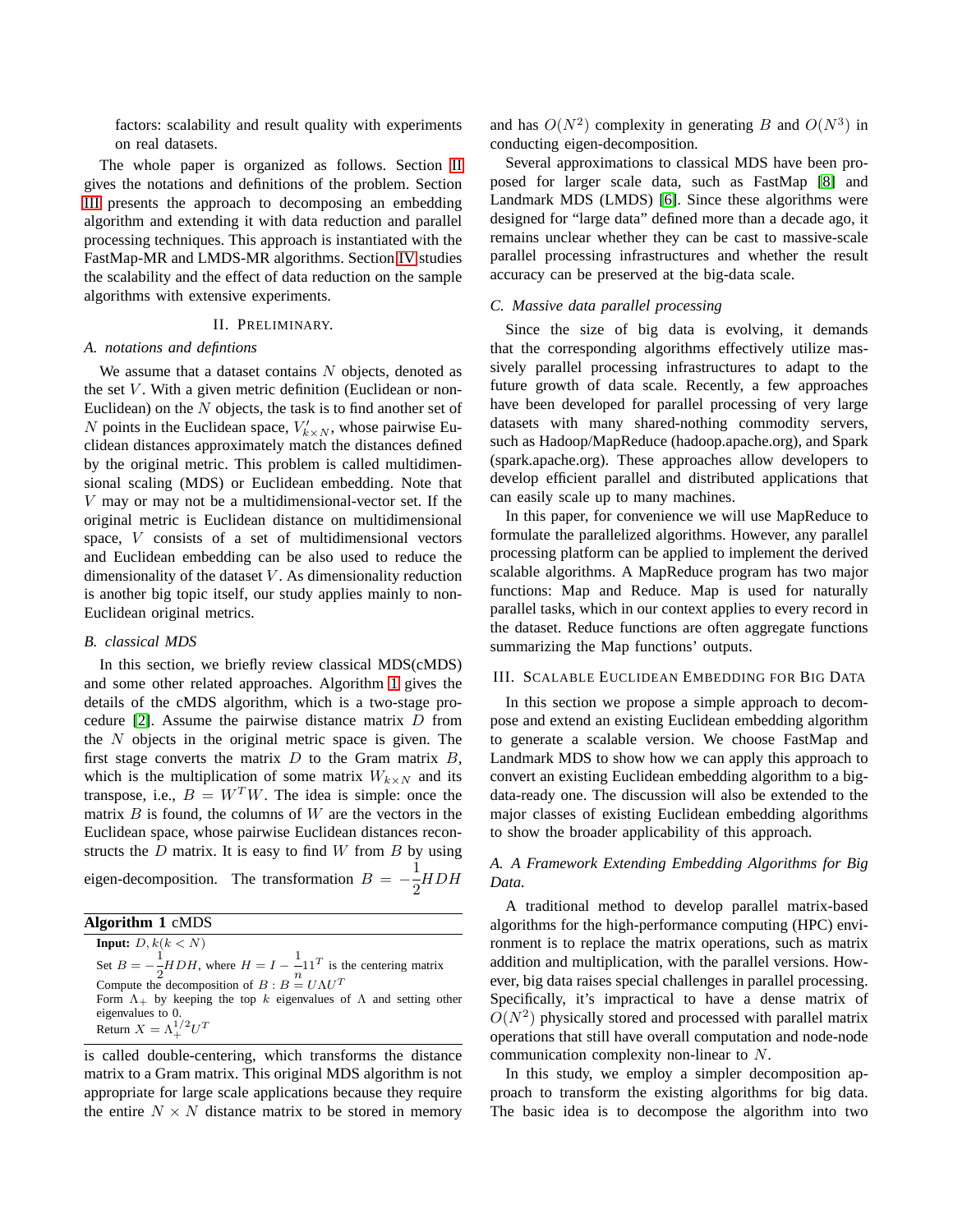types of components: the naturally parallel ones and those that data reduction applies, which will be easy to redesign and implement. Specifically, we will identify the naturally parallel (also known as *embarrassingly parallel*) components in the algorithms that apply to *each record* of the big dataset. These components can be easily implemented with the popular data-parallel processing platforms such as MapReduce. Second, for those operations that approximate results on reduced data are also acceptable, we will investigate whether the data reduction approaches (e.g., sampling) can apply. The advantage of this approach is its simplicity. However, there are several problems to be further studied: (1) how to design the components for parallel processing and data reduction, respectively, after we finish the decomposition, and (2) how the data reduction step affects the quality of final results.

Note that this approach may not work in a few situations: there is no naturally parallel components in the program, naturally parallel components are expensive to implement, or data reduction cannot guarantee the quality of the nonlinear complexity components. However, in our initial study on the embedding problem, we have identified that several algorithms can possibly use this approach, and we would like to understand the key factors: the scalability, the time complexity, and the effect of data reduction to the result quality, for the extended algorithms. In the following, we show how to transform two representative algorithms: FastMap and Landmark MDS. The key factors will be evaluated and understood with experiments.

## *B. Scaling up FastMap for big data*

The FastMap algorithm is an iterative process. In each iteration, it tries to find an approximate eigenvector, maps the whole data to that eigenvector to get one dimension of values in the transformed space, and computes the "residue" of distance fitting.

The approximate eigenvector is defined with two furthest points with the distance relationship in the original metric space, named "pivot points", assuming that the actual eigenvector is more likely to be on the line connecting the pivot points. To reduce the complexity of find the furthest pairs, it employs a simple heuristic to find a pair of approximate furthest points: for any randomly selected object  $O_r$ , find its furthest point  $O_a$  and then find the  $O_a$ 's furthest point  $O_b$ .  $O_a$  and  $O_b$  are the pivot points.

At the second step, it iteratively finds one-dimensional embedding by mapping all points to this approximate eigenvector. Assume the original metric is defined by a distance function  $d_{i,j} = dist(O_i, O_j)$ , where  $O_i$  and  $O_j$  represents any two objects. Let the transformed k-dimensional record be  $Y_i = (y_{i1}, \ldots, y_{ik})$ . The mapping to the first eigenvector is done with the following formula based on the cosine mapping law.

<span id="page-3-1"></span>
$$
y_{i1} = \frac{d_{i,a}^2 + d_{a,b}^2 - d_{i,b}^2}{2d_{a,b}}
$$
 (1)

where  $y_{i1}$  is the first coordinate of object  $O_i$ ,  $d_{i,a}$  and  $d_{i,b}$ are the distances between object  $O_i$  and pivot points  $O_a$  and  $O_b$ , respectively, and  $d_{a,b}$  is the distance between the two pivot points. Finally, the residue of distance fitting for any pair of points  $O_u$  and  $O_v$  is computed with the following formula for  $j$ -th iteration

<span id="page-3-0"></span>
$$
d_{u,v}^2 \leftarrow d_{u,v}^2 - \sum_{i=1}^j (y_{u,i} - y_{v,i})^2,
$$
 (2)

which updates  $d_{u,v}^2$  for the next iteration. The iterative procedure continues until the desired number of dimensions, k, is reached.

*1) Decompose and Design:* Each iteration of the algorithm consists of three major steps: "finding the approximate eigenvector"  $\rightarrow$  "mapping to the eigenvector"  $\rightarrow$  "computing" distance residues". Since the later two steps (i.e., the formulas [2](#page-3-0) and [1\)](#page-3-1) are individually applied to each record, they can be clearly cast to naturally parallel components. However, it is still not trivial to design the parallel components to efficiently generate the dimensional values and computing the residual distances, which demands a careful design of data structures and algorithms that will be described in detail.

The first step, finding approximate eigenvector, has two alternative scalable solutions: either finding the pair of pivot points in a parallel algorithm, or use data reduction methods to find the pivot points in reduced datasets. The design of parallel algorithm will be described in more detail. Here, we briefly justify the data reduction method. The original algorithm for finding the pivot points is already an approximation algorithm because it is prohibitively expensive to find the exact results. Thus, further relaxing the approximation level with data reduction might be still acceptable. The use of data reduction is quite straightforward - applying the original pivot point algorithm on a random sample set. This can dramatically reduce the computational cost - in a sense that one machine can be sufficient to hold the sample set and find the pivot points.

In the following, we will mainly describe the design of data structure suitable for data-parallel processing and cast the parallel algorithms to the MapReduce model.

*2) FastMap-MR:* All the three steps of FastMap can be cast to the MapReduce framework, although the first step can be replaced with the algorithm based on data reduction. First of all, to maximize the locality in data-parallel processing, the data structure needs to be carefully designed so that the major steps can be conducted locally with all required information available locally. For simplicity, we assume the original dataset is stored in a file, where each line corresponds to one data object. Note that all the steps require the distance residues to be used as the current distance in computation. However, updating all distances will be impractical as it will cost  $O(N^2)$  in both time and storage.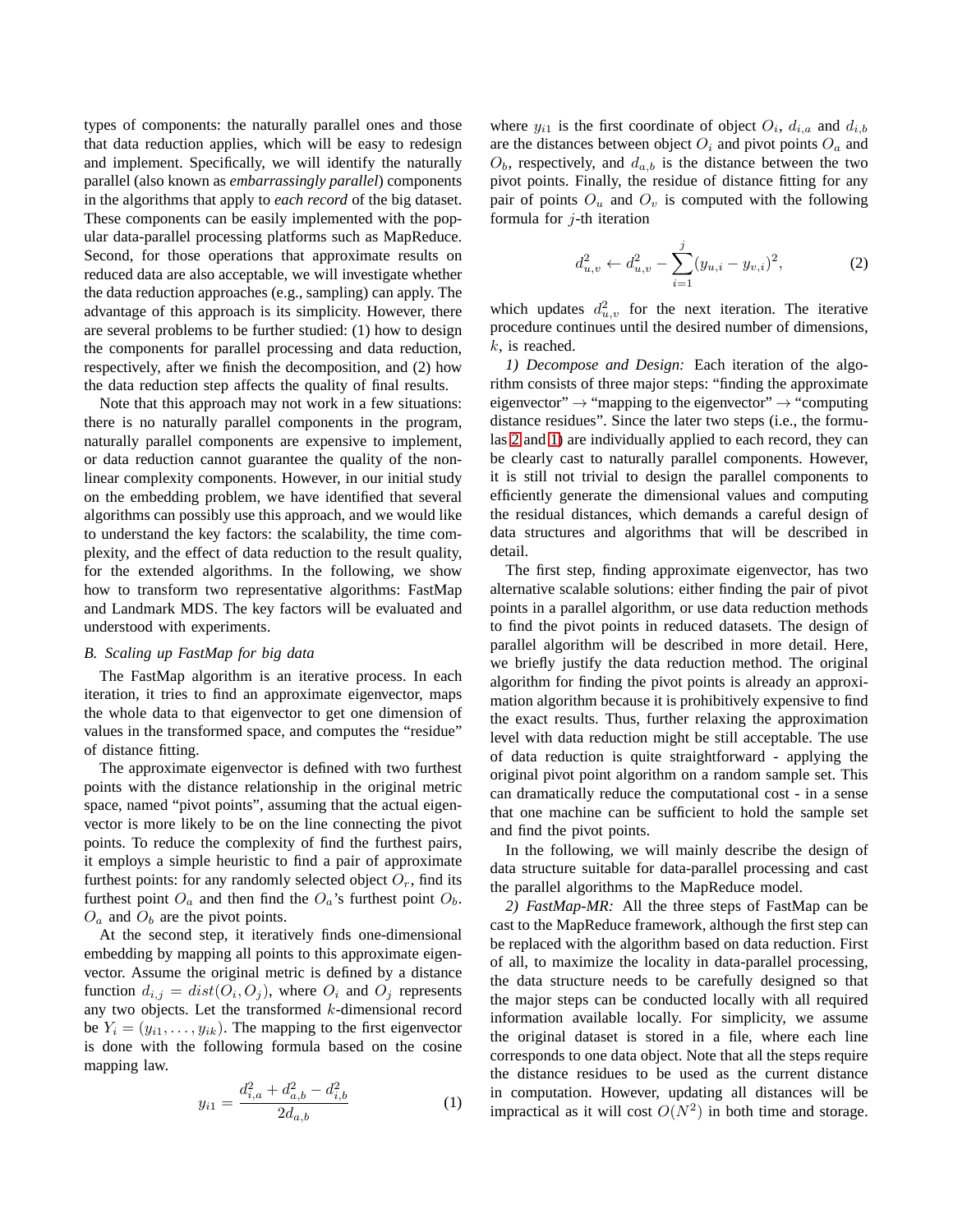Since not all of these distances are used, the key idea here is to avoid the computation of distance residue for each pair of points, and only compute it on demand, in a "lazy" way. Our storage design is to have the generated new dimensions appended to the same line of the record, so that when needed the distance residue can be computed on the fly.

For simplicity, we assume the objects in the original space are also represented as vectors of  $m$  dimensions, with a known distance function  $d(i, j)$  defined on the vectors. Let  $x_{ij}$  be the j-th dimensional original value of the *i*-th object and  $y_{ik}$  be the k-th dimensional value in the mapped Euclidean space. Each line in step  $k$  of the algorithm (before getting  $y_{ik}$ ) will look like

<span id="page-4-1"></span>
$$
i: x_{i1}, \dots, x_{im} | y_{i1}, \dots, y_{i,k-1}, i = 1..N
$$
 (3)

With this organization, we can conveniently cast the original algorithms to MapReduce programs.

*Finding Pivot Points with MapReduce.* The algorithm to find the two approximately furthest points consists of two steps. First, for a randomly selected point in the dataset, a point furthest to this point is found, denoted as  $O_a$ . This step simply computes the distances to the randomly selected point and find the maximum. Next, the furthest point to  $O_a$ , denoted as  $O<sub>b</sub>$ , is found with the same procedure. The core operation is computing the distance between a selected point and each of the remaining ones in the dataset. Note that this distance should be the "residual distance", the efficient computation of which is enabled by the data structure. The residual distance is only computed when it is needed.

Algorithm [2](#page-4-0) formulates the distance computation and comparison in one MapReduce program. Specifically, this algorithm takes the dataset file and a fixed point  $U$  from the dataset as input parameters, and output the point V that is the furthest to  $U$ . The Map function calculates the distance,  $d_i$ , between each object i (i.e., the line  $L_i$  in the input file) and input parameter  $U$ , and emits a key-value pair of  $\langle 1, L_i : d_i \rangle$ , where 1 is used as the key as we want all Map outputs going to the same combiner or reducer. Before a Map output going to the Reduce, the Combine function will elect the local furthest point, which is then sent to the Reduce function. Clearly this local reduction is valid as finding the maximum distance is a normal aggregate procedure. The Combine function is essentially the same as the Reduce function.

*Mapping All Records to the Euclidean space with MapReduce* In each iteration, this step takes the dataset file and two pivot points as input and finds one embedding coordinate. In iteration j, the Map function finds the  $y_{ij}$  for the point  $X_i$ , and output a key-value pair  $\langle i, x_{i1} \dots x_{im} : y_{i1} \dots y_{ij} \rangle$ . As no further computation is needed, the Reduce stage is ignored. In the end of each iteration, the algorithm will generate an updated dataset in the same format as Eq. [3](#page-4-1) shows, which will be used as the input to the next iteration.

As described earlier, the step of computing distance residues is done on the fly in the two MapReduce algorithms when it is needed. There is no individual step to update all distance residues.

<span id="page-4-0"></span>**Algorithm 2** FastMap-MR: finding the furthest point to a given point.

**Input:** dataset  $D$ , each line  $L_i$  in the form of  $i$  :  $x_{i1}, \ldots, x_{im}|y_{i1}, \ldots, y_{i,k-1}, i = 1..N$ a given point  $U = (u_1, \ldots, u_m)$ **Output:** vector  $V = (v_1, \ldots, v_m)$ Map  $(L_i)$  $\triangleright$  key is the line number, i and value is the content of the line **begin**  $X_i, Y_i \leftarrow \text{parse } L_i$  $d_i \leftarrow \sqrt{d_{i,u}^2 - \sum{(y_{ij} - y_{uj})}^2}$ emit  $\langle 1, L_i : d_i \rangle$ **end** Combine/Reduce (key k, value-set  $\{L_i : d_i\}$ ) **begin**  $V \leftarrow \emptyset$  $maxD \leftarrow 0$ for each  $L_i : d_i$  do  $\mathbf{if}~d_i > maxD$  then  $maxD \leftarrow d_i V \leftarrow L_i$ **end if end for** emit  $\langle 1, V : maxD \rangle$ 

**end**

## **Algorithm 3** FastMap-MR: generating one dimension in Euclidean space

**Input:** dataset D, each line  $L_i$  in the form of  $i$  $x_{i1}, \ldots, x_{im}|y_{i1}, \ldots, y_{i,k-1}, i = 1..N$ vector  $O_a = (a_1, \ldots, a_m)$  vector  $O_b = (b_1, \ldots, b_m)$ **Output:** dataset D', each line  $L'_i$  in the form of  $x_{i1} \ldots x_{im}$  :  $y_{i,1} \ldots y_{i,j}, y_{i,j+1}$ Map (key k, value v);

 $\triangleright$  key is the line number, *i*, and value is the content of the line **begin**

$$
y_i = \frac{d_{i,a}^2 + d_{a,b}^2 - d_{i,b}^2}{2d_{a,b}}
$$
emit  $\langle i, append(L_i,y_i) \rangle$ end

## *C. Scaling up LMDS for big data.*

The bottleneck for applying the classical MDS to big data is the expensive matrix computation, where finding the eigenvectors is the core operation. FastMap uses a pair of furthest points to compute an eigenvector, while Landmark MDS uses a sample set to compute all approximate eigenvectors in one step. These sample points are called "landmarks". Specifically, the LMDS algorithm is divided into two stages. At the first stage, the classical MDS is applied on landmarks to transform the sample points to the Euclidean space, the eigenvectors of which can be obtained afterwards. This step has used data reduction and can be possibly done with a single machine. At the second stage,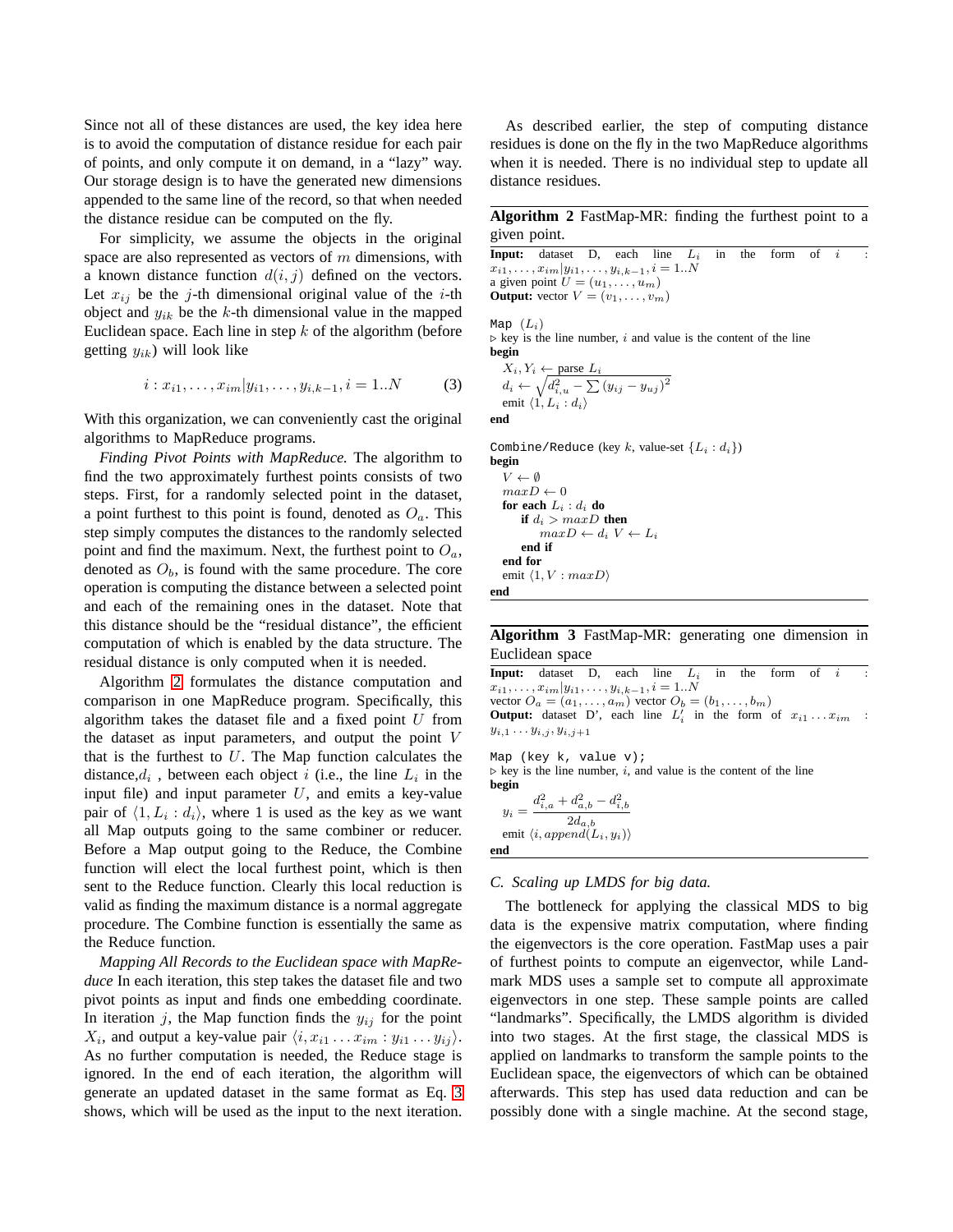the remaining data points are embedded using a linear transformation based on the eigenvalues of the Gram matrix found by the embedding procedure. We consider  $D<sub>L</sub>$  as the squared-distance matrix for landmark points, and after applying cMDS we get the matrix  $M = U\Lambda^{-1/2}$ , where U is the eigenvectors and  $\Lambda$  is the diagonal eigenvalue matrix. Let  $\mu$  be the column mean of  $D_L$ , and  $d_i$  be a vector having the squared distances between the point  $O_i$  and the n landmark points. The embedding vector of  $O_i$  is related linearly to  $d_i$ by the formula:

<span id="page-5-1"></span>
$$
y_i = \frac{1}{2}M^{\#}(\mu - d_i),
$$
\n(4)

where  $M^{\#}$  is the pseudoinverse transpose of M defined as:  $M^{\#} = \Lambda^{-1/2} U^{T}.$ 

Clearly, once the eigenvectors are obtained,  $M^{\#}$  can be computed and passed to all records. The follow-up operation (Eq. [4\)](#page-5-1) is applied to *each* record. Since the core algorithm has already used data reduction and the follow-up operation is naturally parallel, casting the algorithm to our approach is straightforward.

*1) LMDS-MR:* As the first stage is already done with data reduction, we only need to design the parallel algorithm for the second stage. Algorithm [4](#page-5-2) uses the landmark points, the precomputed  $\mu$  and  $M^{\#}$  as the input to process the dataset file. The Map function computes the embedding vector in  $\mathbb{R}^k$  for each object and emits the pairs  $\langle i,(y_{i1}, y_{i2},..., y_{ik})\rangle$ for each line.

<span id="page-5-2"></span>

| <b>Algorithm 4 LMDS-MR:</b> embed all objects into $\mathbb{R}^k$ |                                                                                                                                                                                                                                                 |  |  |  |  |  |  |  |  |  |
|-------------------------------------------------------------------|-------------------------------------------------------------------------------------------------------------------------------------------------------------------------------------------------------------------------------------------------|--|--|--|--|--|--|--|--|--|
|                                                                   | <b>Input:</b> dataset D, each line $L_i$ in the form of i :                                                                                                                                                                                     |  |  |  |  |  |  |  |  |  |
| vector $\mu$                                                      | $x_{i1}, \ldots, x_{im}   y_{i1}, \ldots, y_{i,k-1}, i = 1N$ ; the <i>Landmark</i> set, each<br>line of which contains coordinates of one landmark; matrix $M^{\#}$ ; and the<br><b>Output:</b> dataset D', each line of which contains $y_i$ . |  |  |  |  |  |  |  |  |  |

Map  $(L_i)$ **begin**  $O_i \leftarrow \text{parse } L_i$  $d_i \leftarrow$  compute distances from  $O_i$  to Landmark points  $y_i = \frac{1}{2}M^{\#}(\mu - d_i)$ emit  $\langle \hat{i}, y_i \rangle$ **end**

#### *D. Extending Other Methods with the Proposed Approach.*

In this section, we briefly examine several other Euclidean embedding algorithms to see whether they can be revised to scalable versions, based on our proposed approach.

MetricMap [\[12\]](#page-8-7) has a similar 2-step structure to LMDS. First, MetricMap uses a sample of dataset (i.e., the reference objects) to build the target space. Then, it maps each object in the dataset to a point in the target space by comparing the object with the reference objects. The first step uses data reduction; the second step applies to each point and thus is naturally parallel.

Another set of MDS algorithms are based on the spring models [\[3\]](#page-8-8), [\[13\]](#page-8-9), which are well adopted by the information visualization community. The basic spring model iteratively calculates a low-dimensional displacement vector for each point to minimize the difference between the lowdimensional and high-dimensional distances. Since every iteration requires each point to be computed with all other points in the dataset, the iteration complexity is  $O(N^2)$ , prohibitively expensive for big data. There are two possible approaches can be applied to address the scalability. Chalmers [\[3\]](#page-8-8) uses a fixed set of neighboring points and a randomly sampled set for each point as the tuning points. This can be possibly cast to a random *shuffling* step in MapReduce. Williams et al. [\[13\]](#page-8-9) improves the algorithm further with dataset partitioning.

The MDS problem is also modeled with the semi-definite programming (SDP) for some special settings such as nonmetric or noisy distance computation in the original space [\[2\]](#page-8-6), [\[11\]](#page-8-10). Typical SDP solvers are very expensive, with a  $O(N^3)$  cost, not scaling to big datasets. Cayton et al. [\[2\]](#page-8-6) has mentioned using the Nyström method to reduce the complexity of each SDP iteration. However, there is no efficient study on naturally-parallel solutions for SDP yet.

Table [I](#page-5-3) summarizes the application of the proposed method to the major Euclidean embedding algorithms.

Table I DECOMPOSE AND SCALE UP OTHER EMBEDDING METHODS.

<span id="page-5-3"></span>

| Methods         | Data reduction        | Data parallel          |
|-----------------|-----------------------|------------------------|
| FastMap[8],     | sampling at the first | second step is data    |
| $LMDS[6]$ ,     | step                  | parallel. Discussed in |
| MetricMap[12]   |                       | this paper.            |
| Spring methods  | record sampling [3]   | To be explored.        |
| $[3]$ , $[13]$  | and partitioning [13] |                        |
| SDP-based meth- | matrix sampling       | To be explored.        |
| ods [2], [11]   |                       |                        |

#### IV. EXPERIMENTS

<span id="page-5-0"></span>In previous section we showed how to apply the proposed approach to scale up existing Euclidean embedding algorithms, with FastMap and Landmark MDS as the detailed examples. In this section, we conduct extensive experimental evaluation on the derived sample algorithms Fastmap-MR and Landmark-MR to understand scalability and the impact of data reduction to the embedding quality. Specifically, there are three goals of this study. First, we want to see how our approach scales up with computing resources. Second, we want to see how the data reduction step affects the quality of final results. Finally, we compare these methods to see which of the scalable solutions provides better performance in both quality and computational cost.

#### *A. Experiment setup*

**System setup.** The algorithms are implemented and tested with an in-house Hadoop cluster. This Hadoop cluster has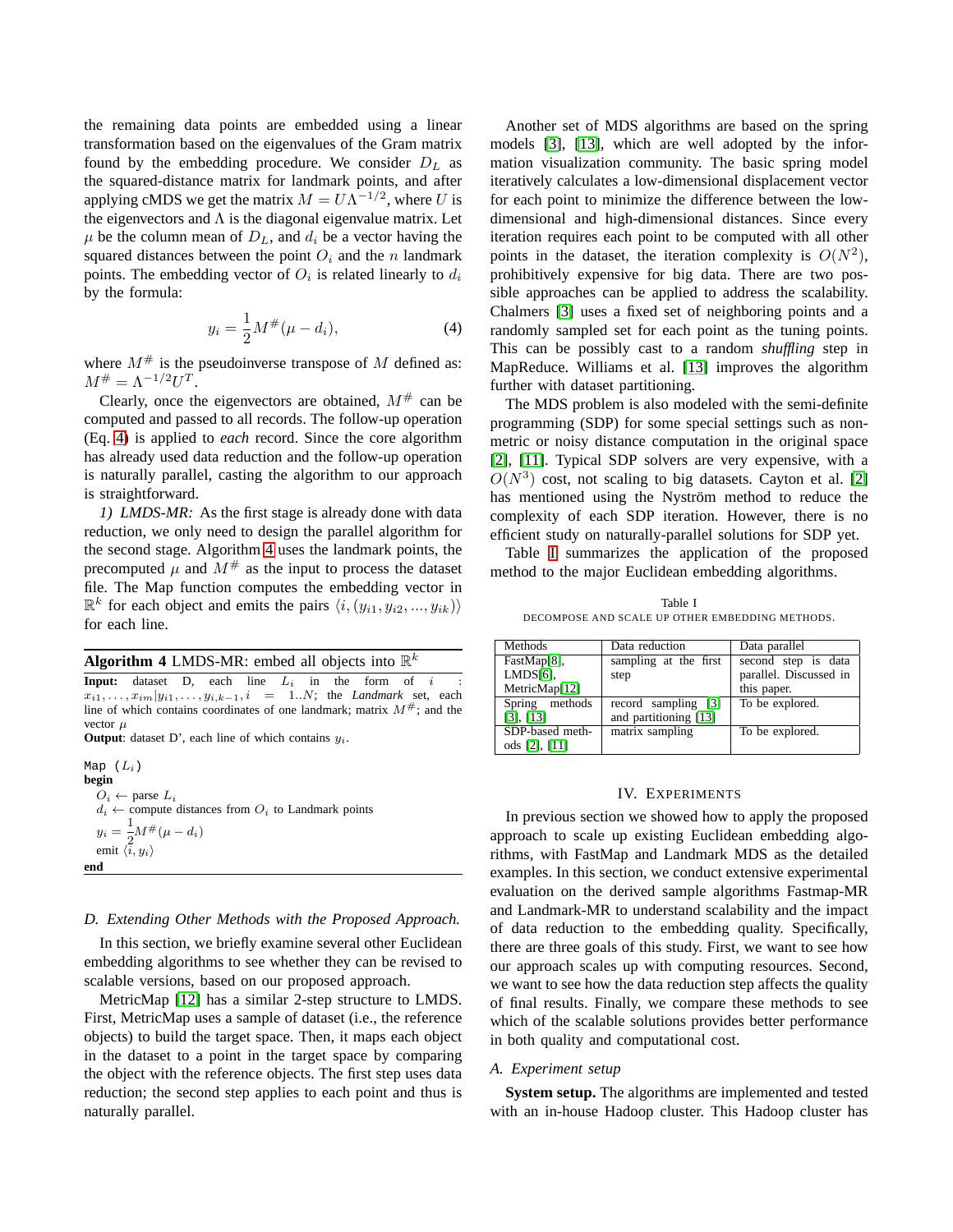16 nodes: 15 worker nodes and 1 master node. The master node also serves as the application server. Each node has two quad-core AMD CPUs, 16 GB memory, and two 500GB hard drives. These nodes are connected with a gigabit Ethernet switch. Each worker node is configured with eight map slots and six reduce slots, approximately one map slot and one reduce slot per core as recommended in the literature.

**Datasets.** To evaluate the ability of processing large datasets, we extend two existing large scale datasets to larger scales for experiments. The two extended datasets are (1) the Census 1990 data [\(http://goo.gl/AGkszE\)](http://goo.gl/AGkszE) with 68 attributes and (2) The Buzz in tweets [\(http://goo.gl/jPLto3\)](http://goo.gl/jPLto3) with 77 attributes. Both can use Euclidean distances for clustering as shown in previous studies. The following data extension method is used to preserve the clustering structure for any extension size. The dataset is first normalized for easier handling. Then, for a randomly selected record from the normalized dataset, we add a random noise (e.g., with normal distribution  $N(0, 0.01)$  to each dimensional value to generate a new record and this process repeats for sufficient times to get the desired number of records. In this way the basic clustering structure is preserved in the extended datasets. With this method, the Census data is extended to 10 GB, and the Buzz data to 8.5 GB.

**Evaluation Measures.** We use two measures to evaluate the embedding result, the stress function [\[8\]](#page-8-4) and clustering accuracy. The stress function is defined as follows:

$$
stress = \sqrt{\frac{\sum_{i,j} (d'_{ij} - d_{ij})^2}{\sum_{i,j} d_{ij}^2}}
$$
 (5)

where  $d_{ij}$  is the dissimilarity measure between objects  $O_i$ and  $O_j$ , and  $d'_{ij}$  is the Euclidean distance between their images  $O'_i$  and  $O'_j$ . In the experiments, we also use Euclidean distance as the original metric. The stress function gives the relative error in distance transformation for each pair of objects. Because of its high complexity, it is impractical to compute the stress for the entire big dataset. In the following we will use a random sample set to compute the stress function.

Clustering accuracy represents the high-level utility of the transformed data. As clustering is a major method for data analytics, it is important to understand how well Euclidean embedding preserves clustering structures. We adopt the classical purity definition as the clustering accuracy that is based on confusion matrix. Let the element  $M_{ij}$  of the confusion matrix be the number of items in the cluster  $C_i$ of the first clustering labeled as  $C_j'$  of the second clustering. The purity measure is defined on the maximum consensus between the two clustering results with the confusion matrix. To construct the confusion matrix we need to know the standard clustering result. The Buzz dataset has the class labels, which are often used for approximate clustering



<span id="page-6-0"></span>Figure 1. Visualization of Census data with the VISTA system.

evaluation. The Census dataset does not have the standard clustering result. However, our previous studies [\[4\]](#page-8-11) show that the Census dataset contains three major clusters, which can be clearly visualized with the VISTA tool [\[4\]](#page-8-11) (Figure [1](#page-6-0) shows about 12,000 sample records). We define labels based on the visual clustering results. Again, due to the limitation of visual labeling system, we use a random sample set to evaluate the overall clustering accuracy.

## *B. Results*

*1) Scalability:* We first show how the new methods scale with computing resources. Figure [2](#page-7-0) shows the speedup for the two methods, FastMap-MR and LMDS-MR according to the available computing resources. The mapping result uses 3 dimensions in the Euclidean space  $(k=3)$  and sample rate  $= 0.00001$  for the Census dataset. The x-axis is the number of map slots of the Hadoop system, which represents the available resources. This number is controlled by using the Hadoop's fair scheduler. The y-axis shows the speedup, which is defined by the following formula:  $S = \frac{T_{base}}{T_{new}}$ ,  $T_{base}$ is the base execution time. Here we use the running time on 5 map slots as the base execution time.  $T_{new}$  is the new execution time with more computing resources. Linear speedup or ideal speedup is obtained when  $S = p$ , where p is the number of map slots divided by 5 map slots in the base case. Figure [2](#page-7-0) shows that FastMap-MR with the sampling step is close to ideal speedup, while LMDS-MR's speedup reduces because its first-step cannot be sped up with more resources.

Next, we want to see how data reduction saves the time cost. Figure [3](#page-7-1) shows the relationship of data sample size and time cost for the first step of LMDS-MR and FastMap-MR. Figure [3](#page-7-1) shows that the sampling rate has significant impact on the time cost of the first step of LMDS-MR, as this step has a non-linear complexity. However, with a very low sampling rate (e.g., 0.000001) LMDS-MR can still return meaningful results as we will show later. When FastMap-MR algorithm uses sampling in the first step, the overall cost is significantly reduced and it scales well with higher sampling rates. We also give the time cost of FastMap-MR without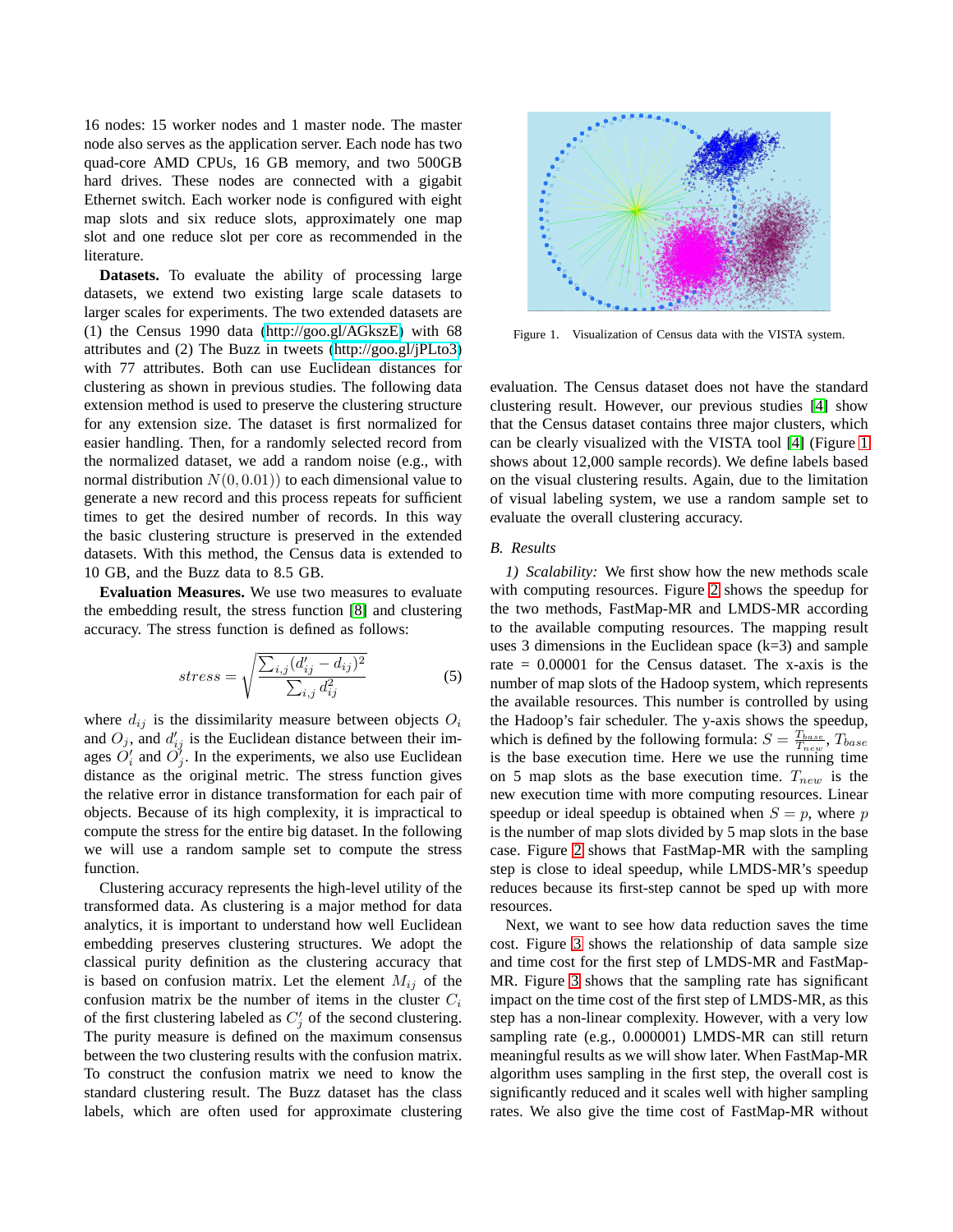

<span id="page-7-0"></span>Figure 2. Speedup with more resources,  $k = 3$ , sampling rate = 0.00001 for Census dataset.



<span id="page-7-1"></span>Figure 3. Running time vs. sampling rate with k=5 for Census dataset.



<span id="page-7-2"></span>Figure 4. Stress vs. sampling rate, for Census dataset with k=5.

sampling (the right most point) for comparison, which uses MapReduce for the first step.

*2) Data Reduction and Result Quality:* Data reduction is useful only when the result quality is guaranteed. In this set of experiments, we investigate the impact of data reduction on the result quality. To observe the relationship between sample size and result quality, we choose a certain number of output dimensionality that gives satisfactory results. As we have mentioned, the quality is measured by the stress function and the clustering accuracy. In the experiments, we take a random sample set with sampling rate 0.0001 for computing these measures.

Figure [4](#page-7-2) and [5](#page-8-12) shows the two measures for the Census dataset, respectively. The result of LMDS-MR only includes sampling rates less than 0.0001 because higher rates will result in datasets too big to be processed for the first step of LMDS-MR. Overall, increasing sample size improves the quality for both methods and LMDS-MR slightly beats FastMap-MR.

Figure [6](#page-8-13) and [7](#page-8-14) for the Buzz dataset shows that raising sample size helps but does not affect the quality very much after certain sampling rate (e.g., 0.00001). However, the stress at such low sampling rate is already very good - less than 0.1 is considered as good quality in the literature [\[5\]](#page-8-1).

*3) Comparing two methods:* One may wonder which of the two approaches: FastMap-MR and LMDS-MR is better for processing big datasets if all of the three aspects: scalability, time cost, and result quality, are considered. In this set of experiments, we will show for each testing dataset under the same setting (the fixed first-stage sampling rate and the output dimensionality), how these two methods perform.

We choose the dimensionality 6 and 9 for the Census dataset and the Buzz dataset, respectively, as our experiments have shown both methods give good result quality with acceptable costs. The sampling rate is set to 0.0001, with which both methods can possibly handle the sample dataset at the first stage. We also include the FastMap-MR without sampling for comparison as its overall cost is still lower than LMDS-MR for larger datasets.

We first show the time costs and the scalability for the two methods. Figure [8](#page-8-15) shows all methods scale almost linearly to the dataset size. However, the increasing rate of LMDS- MR is much higher than other methods. At 10 GB, LMDS-MR takes about 2 times more than FastMap-MR without sampling and 8 times more than FastMap-MR.

Figure [9](#page-8-16) and [10](#page-8-17) show the result quality for the data size of 10 GB. LMDS-MR gives the best stress measure and clustering accuracy, although the differences on clustering accuracy is small. FastMap-MR without sampling is also better than with sampling. But overall, the stress measures are good, even for the worst case (all stress values  $< 0.07$ ).

The experiment result shows a possible trade-off on selecting the methods: LMDS-MR is slower and less scalable due to the first stage processing, but it gives better results; the FastMap with sampling is more scalable, but gives slightly worse result quality.

### V. RELATED WORK

Although Euclidean embedding can also be used to reduce dimensionality of high-dimensional data in Euclidean space, we are more concerned about that the original metric space is non-Euclidean. Therefore, we will not specifically discuss another major body of work in dimensionality reduction [\[1\]](#page-8-2).

So far, our study has been focused on FastMap [\[8\]](#page-8-4) and Landmark MDS [\[6\]](#page-8-5), which are also related to MetricMap [\[12\]](#page-8-7). In addition to this category of methods, there are several other types of related work as we have mentioned

The spring-mass models [\[13\]](#page-8-9) are popularly used in information visualization. These methods calculate lowerdimensional coordinates by iteratively minimizing a cost, or stress, function that is proportional to the distance between the current coordinates and the given dissimilarities. A disadvantage of spring-based models, in general, is that they are subject to local minima.

Some approaches are proposed to address the special problems in Euclidean embedding. Cayton et al. [\[2\]](#page-8-6) studied the Euclidean embedding of noisy distance values with semidefinite programming (SDP). Co-occurrence Data Embedding (CODE) [\[9\]](#page-8-18) tries to embed objects of different types into a single Euclidean space, based on their co-occurrence statistics. It also uses SDP to model the MDS problem. It is well known that existing SDP solvers have high complexity, not ready for big data.